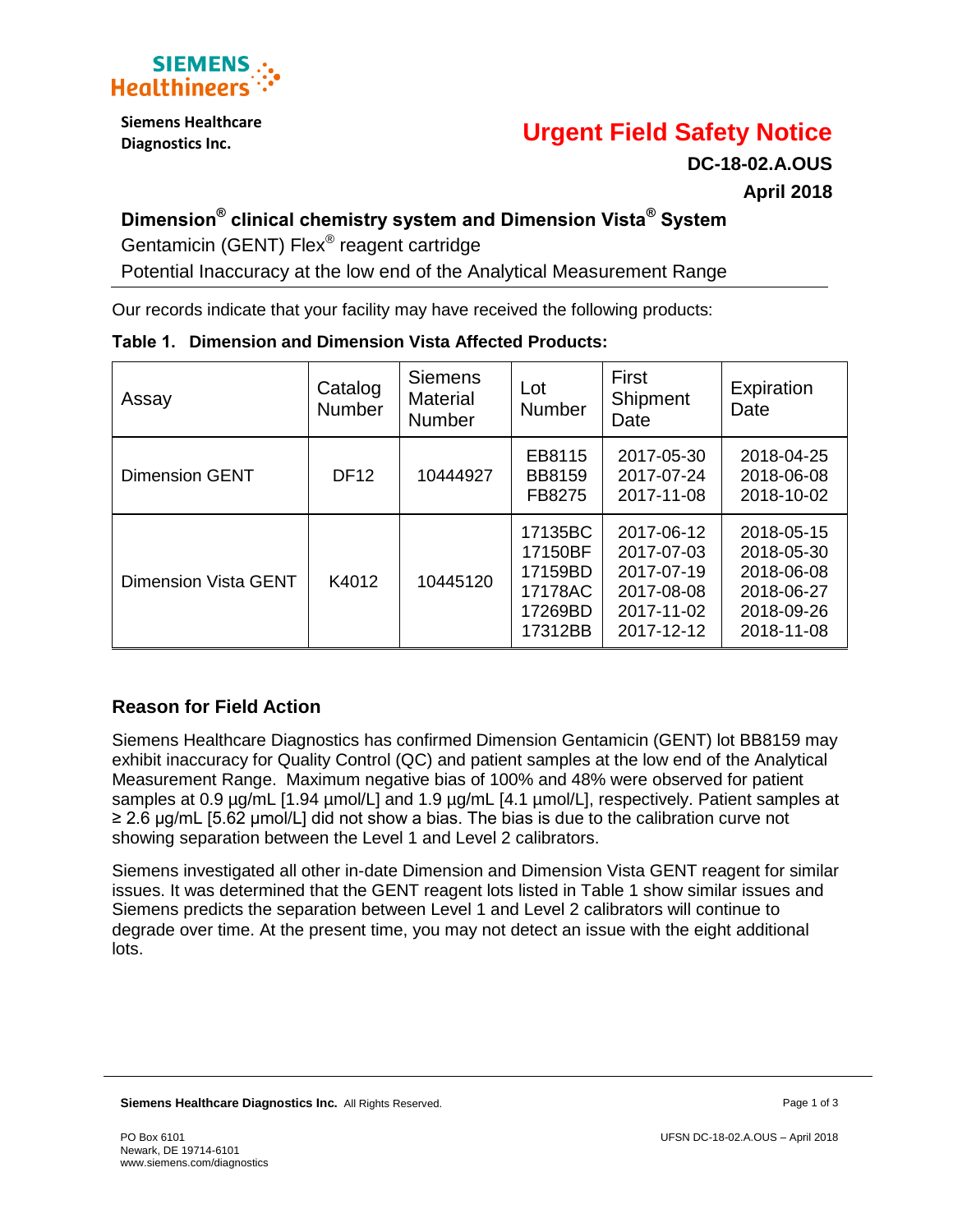### **Risk to Health**

The negative bias observed for patient, QC, and calibrator samples, when using any of the listed lots, has the potential to impact the interpretation of gentamicin results during therapeutic monitoring at concentrations up to approximately 2.5 µg/mL [5.4 µmol/L]. Gentamicin treatment would be correlated with clinical presentation and closely monitored. Siemens is not recommending a review of previously generated results.

## **Actions to be Taken by the Customer**

- Inspect stock, discontinue use of and discard the Dimension and Dimension Vista GENT lots listed in Table 1.
- Please review this letter with your Medical Director.
- Review your inventory of these products to determine your laboratory's replacement needs and to provide information to Siemens for reporting to the regulatory authorities.
- Complete and return the Field Correction Effectiveness Check Form attached to this letter within 30 days.
- If you have received any complaints of illness or adverse events associated with the product listed in Table 1, immediately contact your local Siemens Customer Care Center or your local Siemens Technical Support Representative.

Please retain this letter with your laboratory records, and forward this letter to those who may have received this product.

We apologize for the inconvenience this situation may cause. If you have any questions, please contact your Siemens Customer Care Center or your local Siemens Technical Support Representative.

Dimension and Dimension Vista are trademarks of Siemens Healthcare Diagnostics.